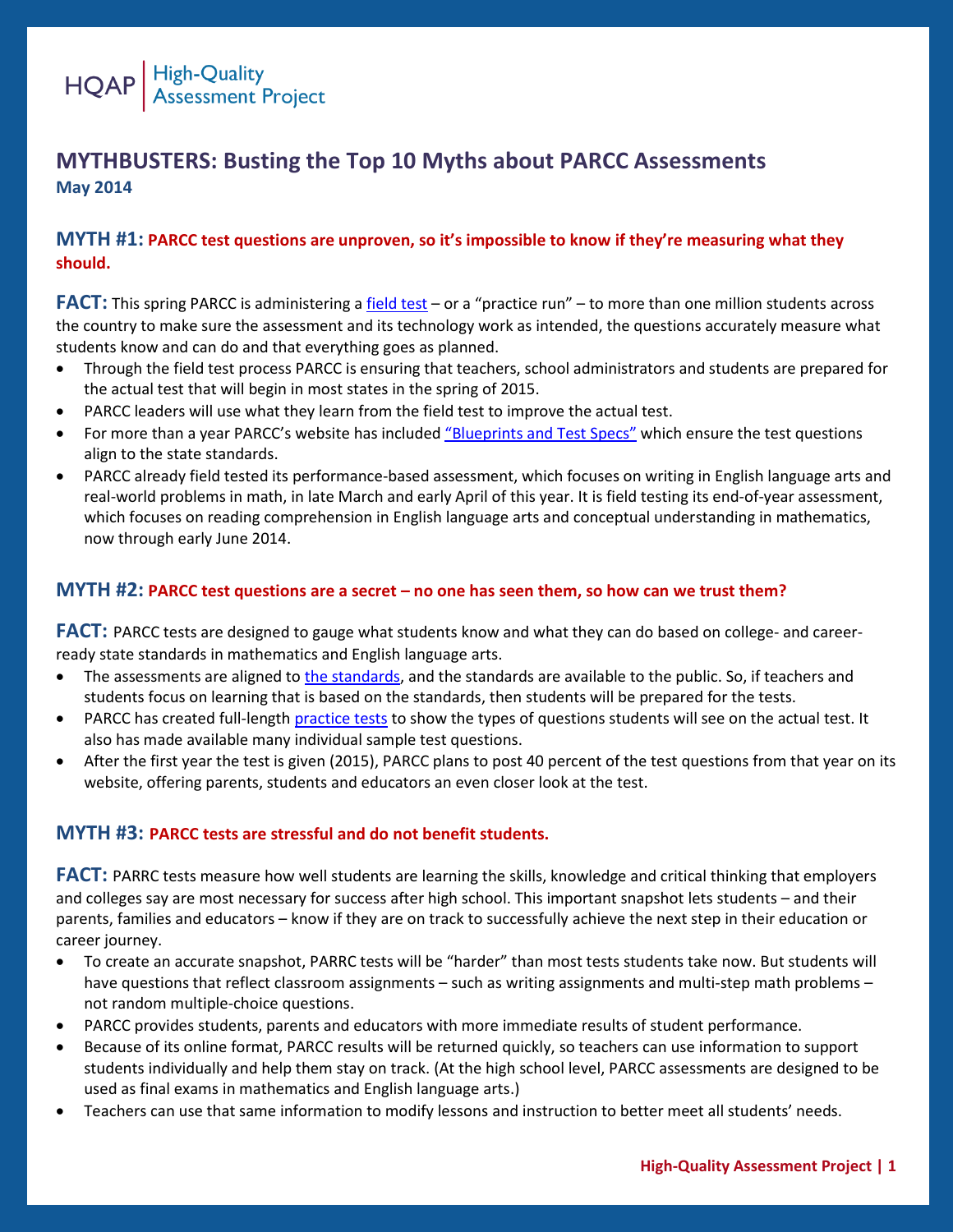# HQAP High-Quality<br>Assessment Project

- While not encouraged, parents can opt for their child not to take any state test, including PARCC. But choosing the opt-out option means that students would not know if they are on track to advance to the next step in their education or career journey.
- PARCC high school assessments are designed to determine whether students have the skills and knowledge to succeed in first-year college courses. This means that eventually students bound for community or four-year college will not need to pay for and take separate course placement tests.

### **MYTH #4: PARCC does not benefit educators – it ties their hands and limits their approach to teaching.**

**FACT:** PARCC provides teachers with important information and on-demand resources that, among other things, can be used to determine if their students are on track to meeting the standards and what help or additional time is needed if they are not on track.

- PARCC is developing an online site that will provide teachers with model curricula to help them think through lessons and formative assessment tools to maximize the use of the test results.
- PARCC requires students to write extensively, explain their thinking and solve multi-step problems. This gives educators important information that can be used to develop creative lessons and identify effective instructional approaches.

### **MYTH #5: Educators from my state were not involved in the development of PARCC.**

**FACT:** Thousands of K-12 educators and hundreds of faculty from state colleges and universities—a much greater number than were involved in developing most prior state tests—worked together from across every state involved in PARCC to develop the most appropriate test questions for each subject and grade.

 Each state involved in PARCC has educators from K-12 and higher education who serve on working groups and review committees that have a direct hand in developing the test. Additionally, more than 1,000 educators serve as PARCC Educator Leader Cadre members and spearhead professional development.

# **MYTH #6: PARCC assessments are technology-based and schools that don't have the technology to administer the assessments will be at a severe disadvantage.**

**FACT:** Transition time has been built in to allow schools to prepare for the administration of the assessments. Paper and pencil tests are still available.

- Many states currently administer some or all of their statewide assessments by computer.
- To help schools transition to the new tests, PARCC is offering paper and pencil versions of the test for the first year, so no district or school will be held to a disadvantage. It also is providing a multi-week window for testing that will allow schools to cycle groups of students through the computer-based assessments, as necessary.
- PARCC has been working closely with states to help them prepare for and work with schools to successfully transition to the next-generation assessments. The assessments are specifically designed to work with computing resources already in schools.

# **MYTH #7: The federal government plans to use PARCC to collect and analyze private data and information on students.**

**FACT:** States control the data. Moreover, state officials that comprise PARCC's governing body approve all assessment decisions, including the use of test data. PARCC leaders have established strict data privacy policies that work to protect students.